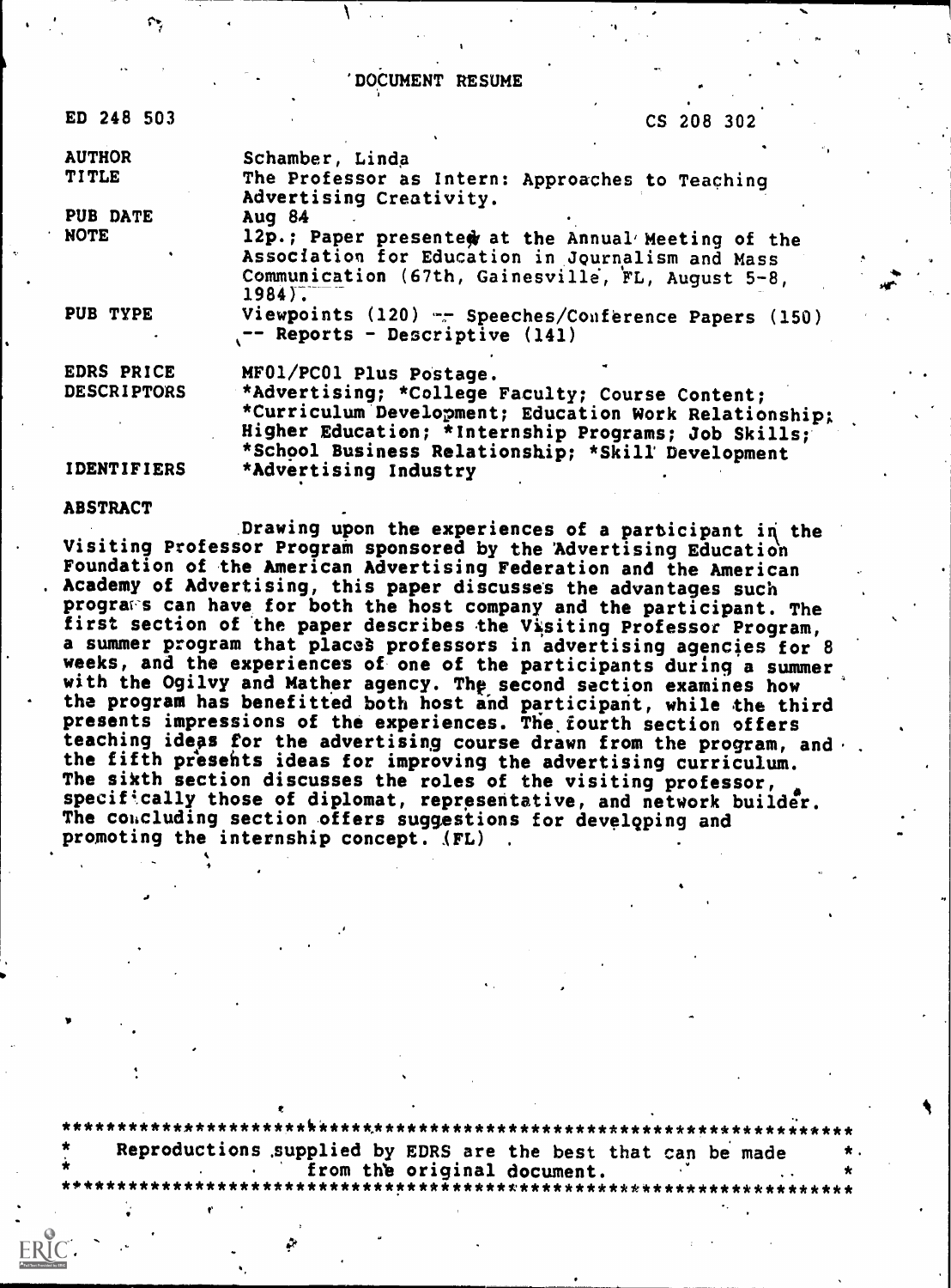U.S. DEPARTMENT OF EDUCATION NATIONAL INSTITUTE OF EDUCATION EDUCATIONAL RESOURCES INFORMATION CENTER IERICI This docurfient has been reproduced as

. . .

This document has been reproduced as<br>Neceived from the person or organization onginating it Minor changes have been made to improve reproduction quality,

Points of view or opinions slated in this docu ment do not necessarily represent official NIE \*\* position or policy.

# THE PROFESSOR AS INTERN! . APPROACHES TO-TEACHING ADVERTISING CREATIVITY

tion and a series of the

## By LINDA SCHAMBER Assistant, Professor S. I. Newhouse School of Public Communications .-Syracuse ,University  $Syracuse, NY, 13210$

"PERMISSION TO REPRODUCE THIS MATERIAL HAS BEEN GRANTED BY

Linda Schamber

TO THE EDUCATIONAL RESOURCES INFORMATION CENTER (ERIC)."

a

Association for Education in Journalism and 4iass Communications \ Advertising Division 1964

 $J$  and  $J$  and  $J$ 

EÆ802-

 $\bullet$   $\bullet$   $\bullet$ 

2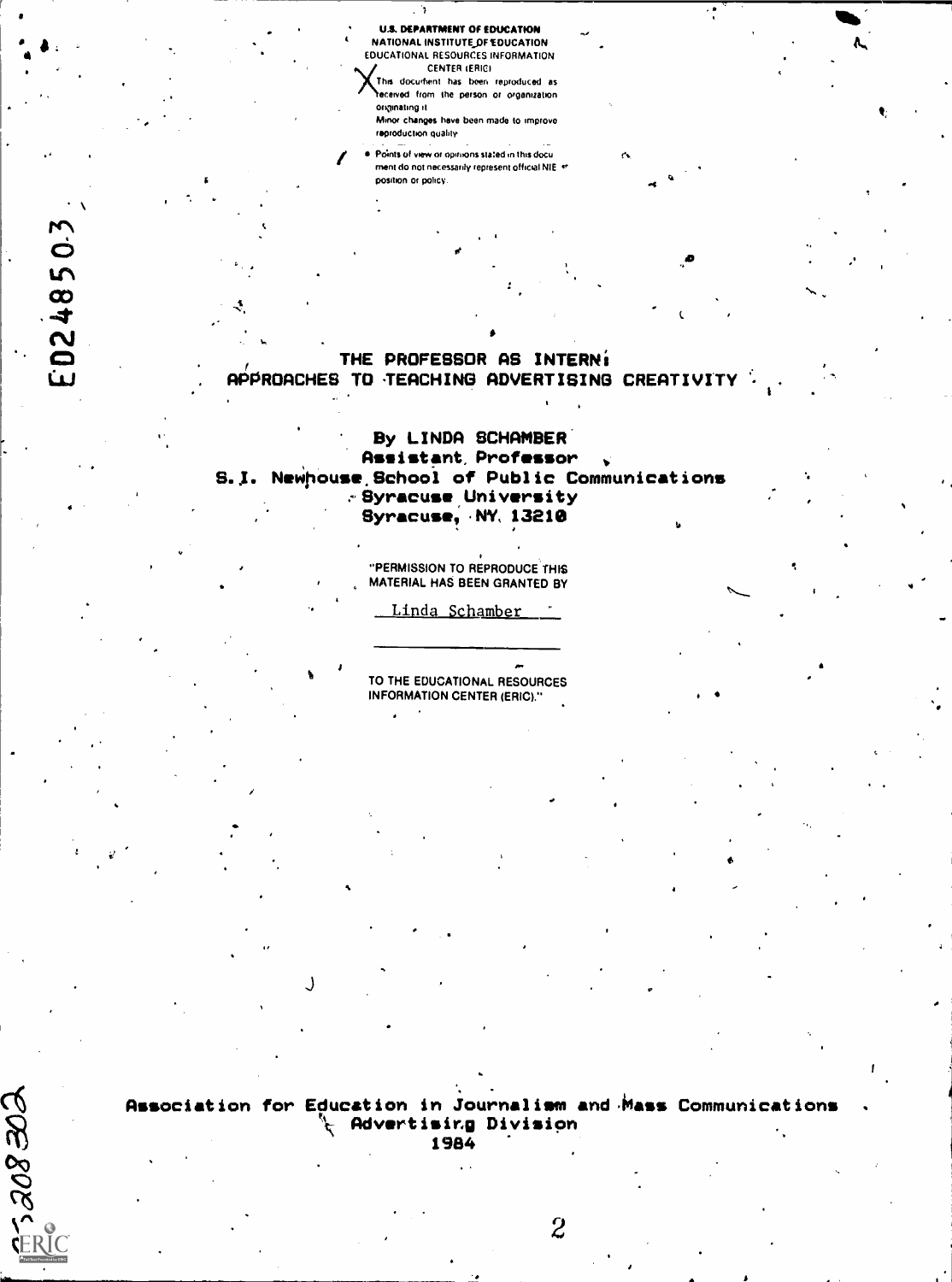### INTRODUCTION

**ite** 

4

Much discussion in advertising education concerns the quality and quantity of contact between academic and professional worlds. %Most of our efforts entail bringing professionals into the class- - - - - - - -<br>room to speak or teach, and sending students into the professional A arena as interns. -A<del>n alternative is to S</del>end the professor into the workplace as intern, thus expanding the experience of the  $\blacksquare$ educator who is eager and able to pass it on to a maximum number' of\*students. This approach is especially beneficial to younger professors or those with less professional media experience.

The advertising industry has an organized internship program of just thiss nature. This paper 'describes the program from the writer's personal experience as a participant. It shares ideas for teaching and for curriculum. design, and suggests development  $\bullet$  and the set of  $\bullet$ of the internship concept, to serve other communications areas.

#### THE VISITING PROFESSOR, PROGRAM

I'

ERĬC

The Visiting Professor Prpgram is sponsored'by 'the Adver- , 'tising Education Foundation of the American Advertising Federation and the American Academy of Advertising<sub>e</sub> It places professors in advertising agencies or corporate advertising divisions, in. departments of their choice, for eight weeks in the summer. Most of the assignments are to top agencies in New York City. An apartment and living expenses are provided by the agency.  $\epsilon'$ Barton A. Cummings of Compton'Advertising, Inc. organized the program in 1989 and is its primary coordinator. Seventy-three professors have participated, from three in 1981 to'23 in 1984.

3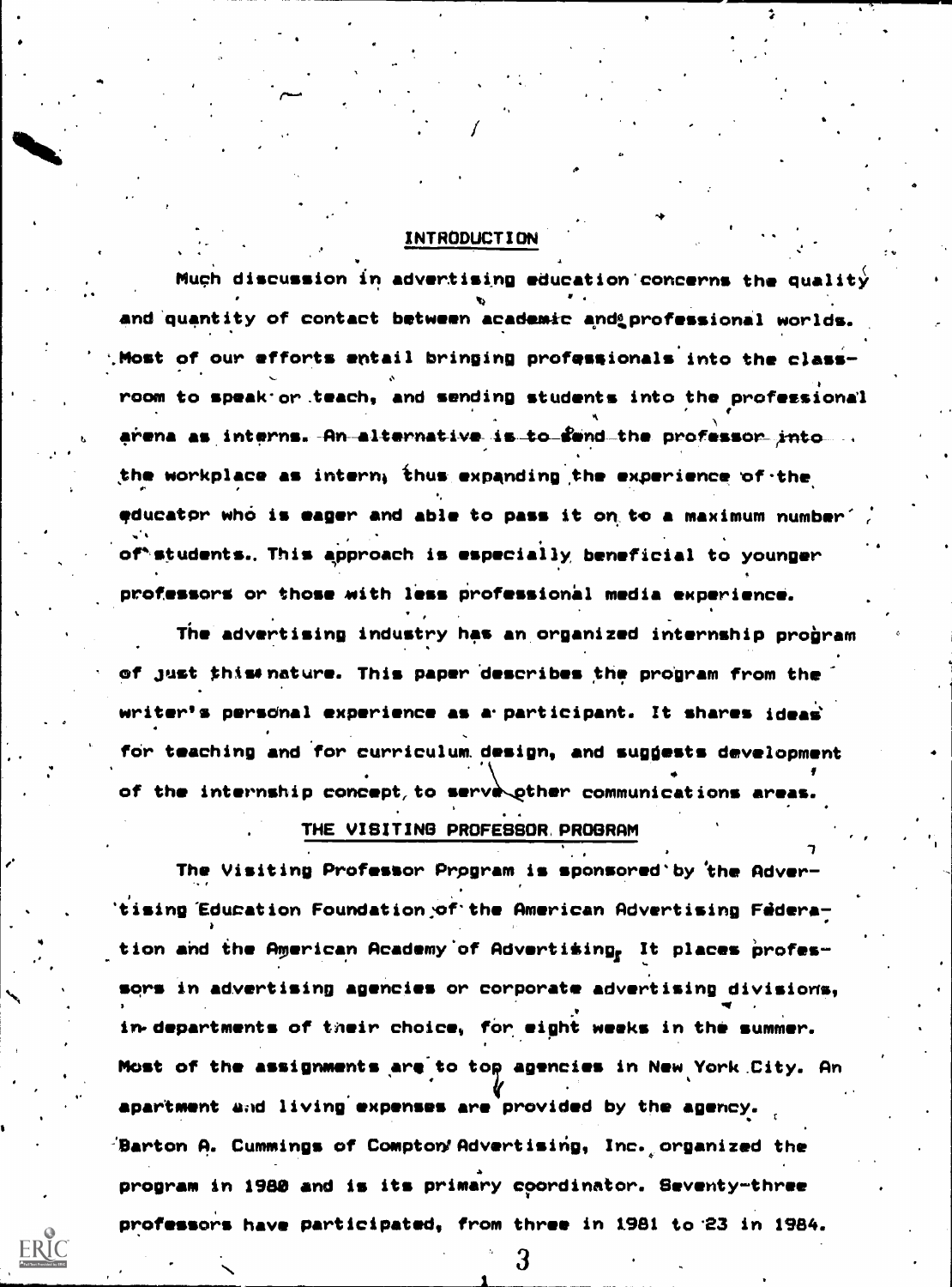My experience in professional advertising was narrower than that of some applicants, but my familiarity with public communica- $\sim$ tions in general was.probably broader. Over the past 15 years I have worked as an advertising and public relations design consul-, tent, a newspaper department editor, and a free-lance writer and photographer. I have taught graphic arts, writing and principles courses for five years.

4

"4

a ea

V

ERIC

I was assigned to Ogilvy & Mather, Inc., one of the world's  $\bullet$   $\bullet$ four largest agencies, in summer 1983.'I was the first of 02M's 'Visiting Professors to request the creative area. The agency's executive vice-president creative,'Norman Berry,. placed me for my first three weeks in account management so that I could sample the business end of advertising, before moving me to creative.

The management account was Publishers'Clearing House. just before its enormous June flight of TV'commercials promoting its.' sweepstakes. It was'a very busy period during which I attended location.shoots, studio editing sessions and client presenta tions. One of my duties was to do network rotation schedules. assigning as many as four of a dozen available commercials to `r each daytime soap opera.

On the creative side, I spent days to weeks sitting with creative teams on each of several adcounts, including Maxwell<br>http://www.com/wikipedia.com/wikipedia.com/wikipedia.com/wikipedia.com/wikipedia.com/wikipedia.com/w House Coffee and several Lever Brothers products. I was involved in conceptual brain-storming, strategy planning, production sessions and presentations of television and print ads. On one new product account, I studied laboratory and marketing research. 9 reports, made some sketches, and came 4p with 'a visual concept that resulted in a. storyboard:.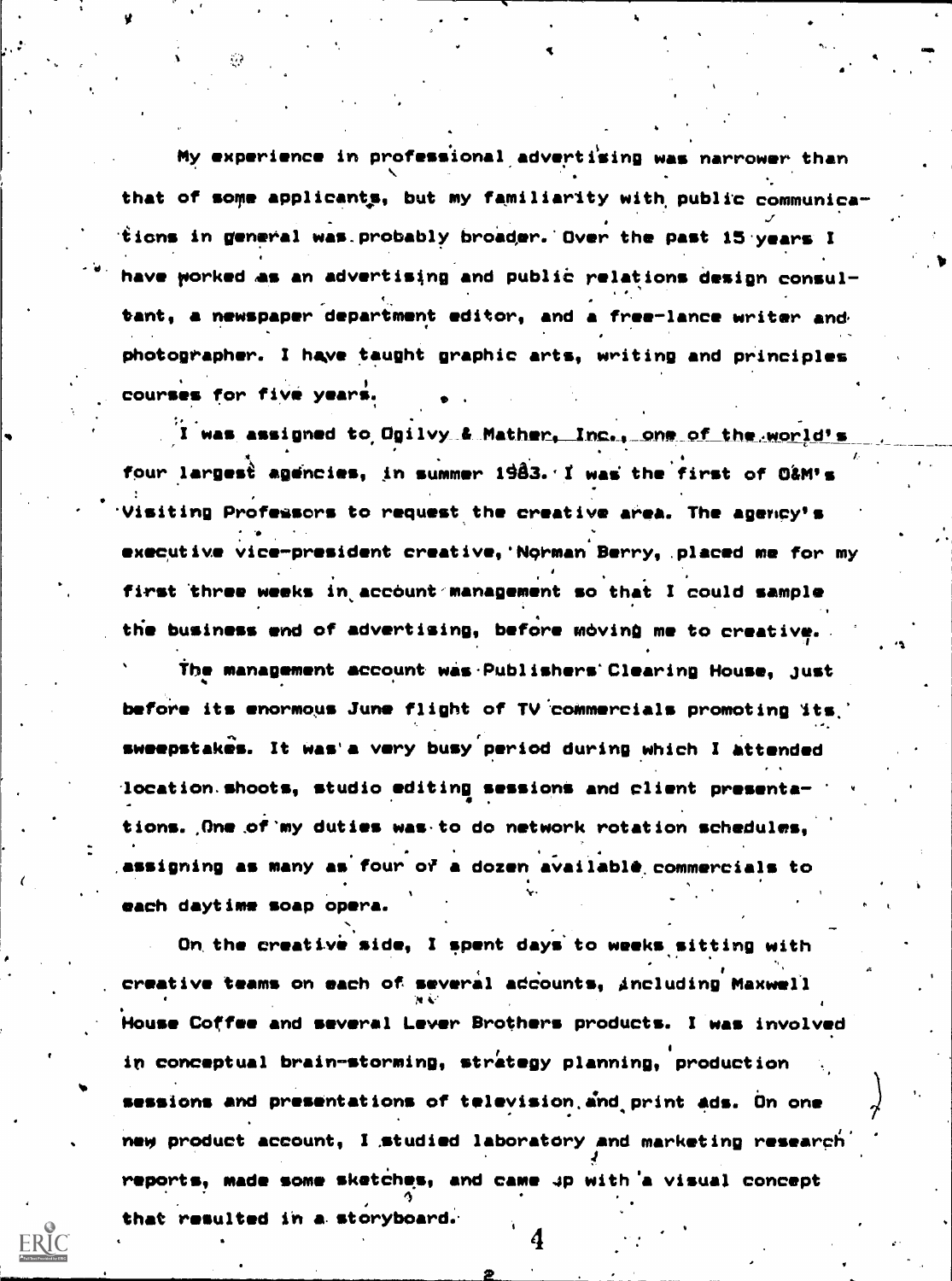My experience in professional advertising was narrower than that of some applicants, but my familiarity with public communications in general was probably broader. Over the past 15 years I have porked as an advertising and public relations design consultant, a newspaper department editor, and a free-lance writer and. photographer. I have taught graphic arts, writing and principles courses for five years.

 $\overline{1}$  was assigned to Ogilvy & Mather, Inc., one of the world's  $\bullet$  . The set of  $\bullet$ four largest agencies, in summer 1983. I was the first of O&M's 'Visiting Professors to request the creative area. The agency's executive vice-president creative, Norman Berry, placed me for my first three weeks in account management so that I could sample the business whd of advertising, before moving me to creative.

The management account was Publishers' Clearing House, just before its enormous June flight of TV 'commercials promoting Its,' sweepstakes. It was'a very busy period during which I attended location.shoots, studio editing sessions and client presentations. One of my duties was to do network rotation schedules, assigning as many as four of a dozen available commercials to 'v. each daytime soap opera.

On the creative side, I spent days to weeks sitting with creative teams on each of several adcounts, including Maxwell House Coffee and several Lever Brothers products. I was involved in conceptual brain-storming, strategy planning, production sessions and presentations of television, and print ads. On one new product account, I studied laboratory and marketing research reports, made some sketdhqs, and came 4p with 'a visual concept that resulted in a. storyboard:

ERIC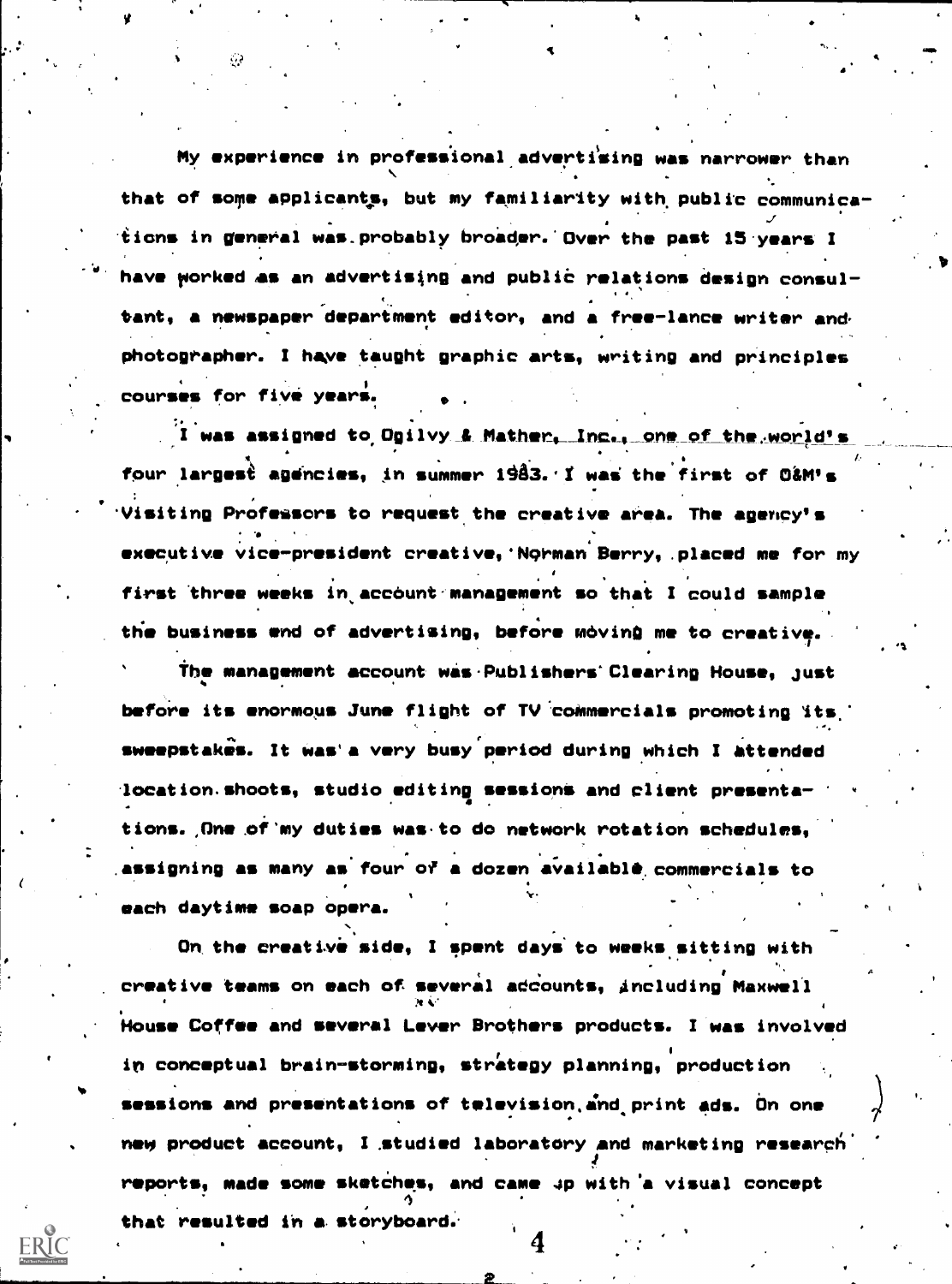Disorientation is natural to any new position, but mine was compoundediby having two offices in eight weeks, and having mail, telephone calls and even expense reimbursements delayed or lost in an enormous agency. My itinerary as Visiting Professor had been outlined in a four-page letter, but my duties, if any, wera' nebulous. Once I engaged the help of a couple of good secretaries, I was able to take charge of my schedule. The more asser tive I got, the more I learned.

 $\blacksquare$ 

I asked a lot of questions in a lot of places. When I left. Ogilvy & Mather, I had talked to more than 60 people in all. \* <u>\* \*</u> positions, from Ken Roman, the president, to the front-door security guards. I was impressed by the complexity'of daily operations, the many people involved in making decisions, the large proportion of women in management positions and the number of employees who teach, both inside and outside the agency.

I discovered one very sensitive.areas proprietary informa- . tion. Nervousness about confidential matters appears to grow in direct proportion to the size ard newness of an account  $-$  and in an agency of Ogilvy's size, the stakes run in the millions of dollars. Occasibnally I was frustrated when diffirent people gave me conflicting directions on what information was confidential.

'TEACHING IDEAS FOR CREATIVE COURSES

The ideas were everywhere, many of them in the O&M's own training programs and literature. David Ogilvy's and Ken Roman's books are of course very popular in classrooms. However, I was surprised at the conscientiousness with which employees quoted  $\theta$ and applied Ogilvy's philosophies. This tendency, plus my obser- . vations of creative people at work, both confirmed and clarified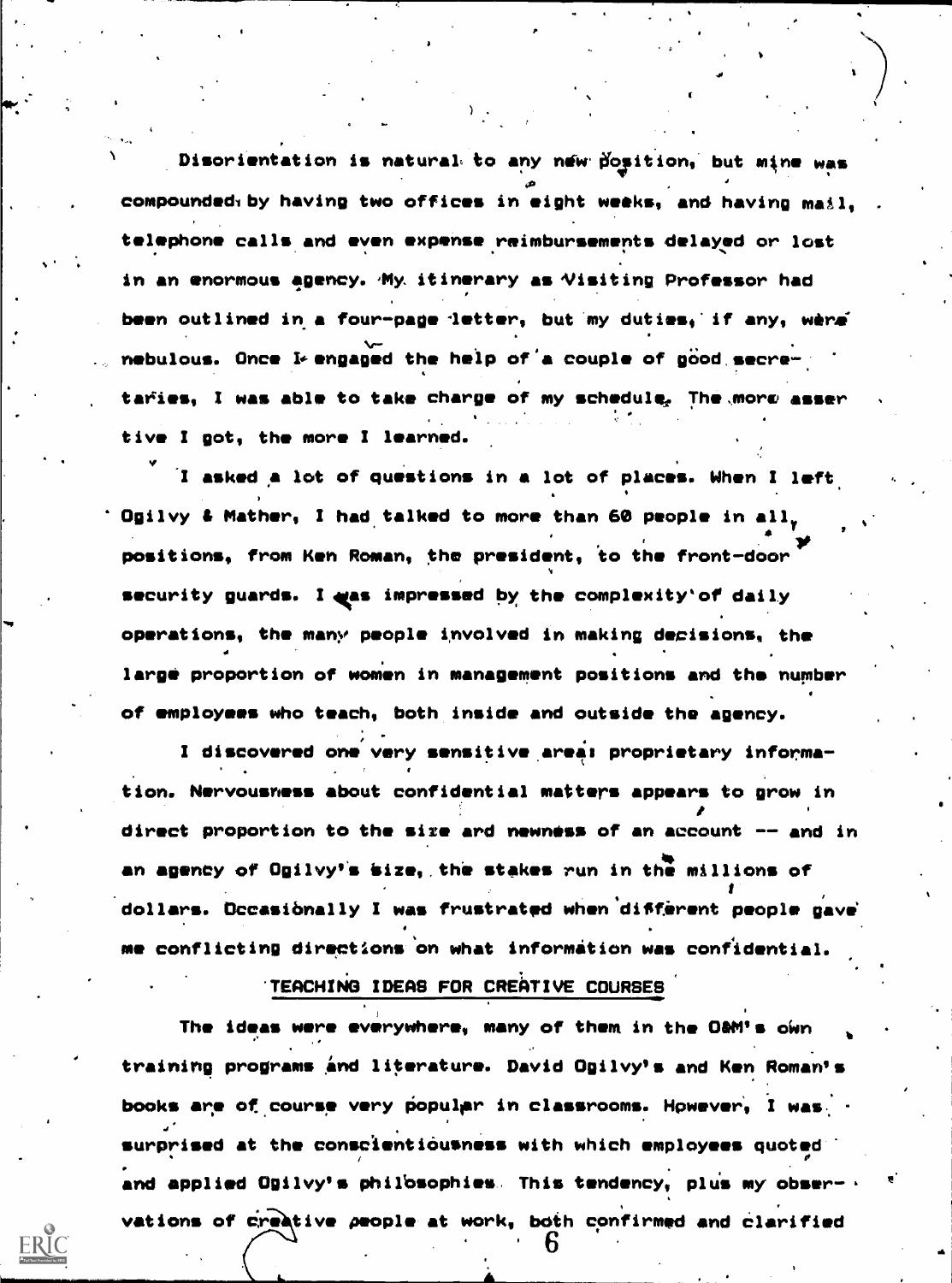the best of creative teaching techniques.

 $\blacksquare$ 

ERIC

Creativity in advertising is, first, a team effort, from strategy through. production. We too often ask students to work individually, following a traditional pattern of lecture-assign-, collect-grade-return.- In advertising, this can be both unrealistic and unstimulating. It is also easier to make up assignments than to seek out real clients, when real cases inspire a much higher degree of motivation and participation, as well as enhance the reputation of the school and its students. Thus:

 $\theta$  and  $\theta$ 

- Students should work together in copy,writer/art director teams, sitting in circles instead of rows of chairi. They should take turns at playing various roles, and at criticizing - each others' work.
- As individuals and as team members, students should be allowed the time and freedom to explore and develop their creative brain-storming skills, styles and judgment.
- Because conceptualization is a team effort, copy writers and art directors both must develop verbal and visualization skills.
- The student who learns only to write for television is missing a vital dimension. Junior copy writers customarily write for print before moving into television'.
- The creative person should be able to write campaign strategies. as well as follow them.
- Students must be able to express themselves clearly for every occasion,: but especially for client presentations, which they should make in front of real clients. They should learn to deal with sudden changes in strategy, and with rejection of their ideas, both by peers and clients.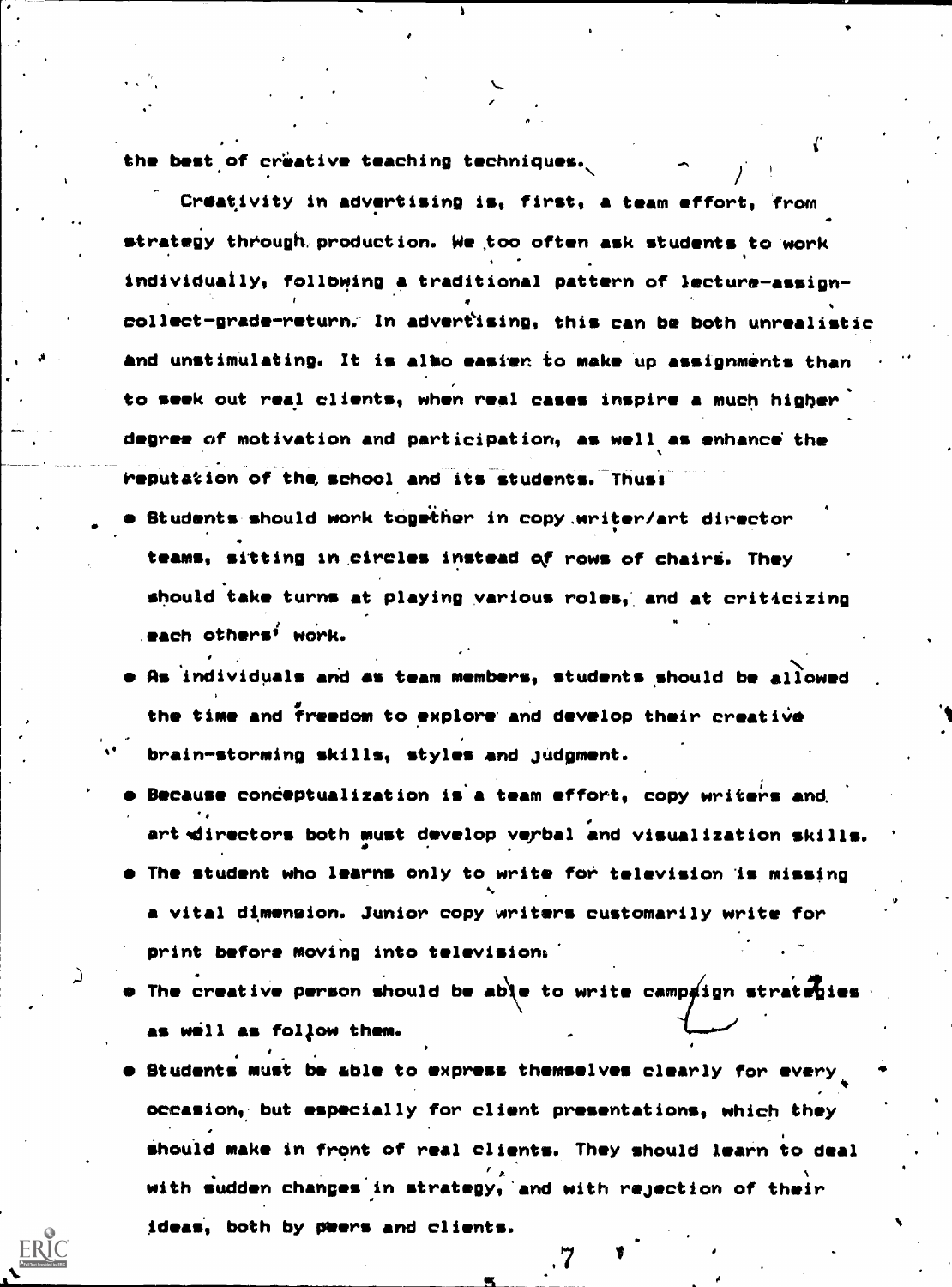The single mort'significant request. expressed by the people at Onilvy & Mather was, "Teach them how to think." Certainly that's the toughest challenge for any kind of education, and it should be a function of the liberal arts curriculum as well as the professional major. But in terms of encouraging them to think like advertising professionals, the teaching approaches listed are, at least, realistic.

This summer I am incorporating these ideas in a graphic arts production course in which students will team up to plan and design a real advertising campaign for presentation to a. client. Before we start on this project, 'I will be making practice assignments based on my agency notes on strategy and campaign development, product testing, storyboards and client presentations. These assignments are designed to be relevant, challenging and fun. Overall, I have resofyed to spoonfeed my students less and make them dig more for their creative concepts.

 $\mathbf{I}$ 

ERÍC

Notes are one reward of the internship. Another -is teaching materials: examples of good copy writing, design and typography. I requested and got dozens of print ads, an agency reel, a type font negative from a photocompositor, a set. of color props, and some sketches. I took my 35mm camera to location shoots and editing studios to shoot slides for classes.

## ADVERTISING CURRICULUM IDEA'S

INTEGRATE STUDENTS WITH DIFFERENT MAJORS: In order to develop an underptanding of the complex, dynamic business of advertising, students should explore and play many roles. For the professor, this means making the extra effort to include art directors in copy writing courses, creative students in media cpurses, and so

**8**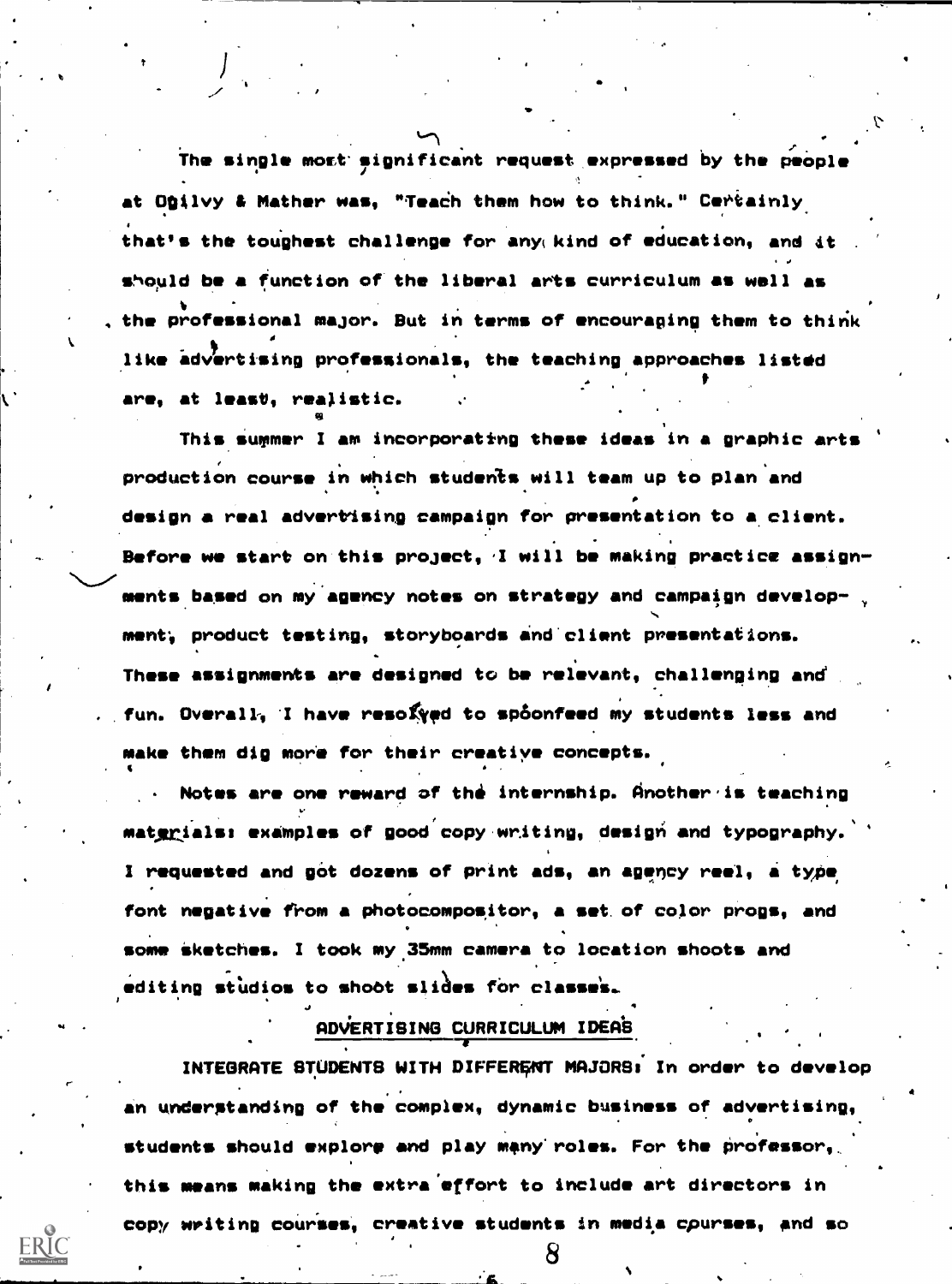forth. Students should trade roles in various projects, regardless of their majors. Although I was told that prospective junior employees should apply to specific departments, I met an account supervisor who transferred from media planning, creative people  $\cdot$ who moved over from account management, and copy writers who graduated from art schools.

TEACH TECHNOLOGICAL IMPLICATIONS. Students should learn how to use both print and electronic media, including the newest technologies. In O&M's' research department I observed new advertising approaches being developed for videotext. At a visual communications trade show I attended while in New York City, I noted specific trends in photographic media. In view of potential "merging" of communications media as a result of electronic technologies, students should study commonalities as well as differences.,

)PREPARE STUDENTS FOR 'CAREERSs.One of my goals was to learn  $4.5$  . Similarly, the set of the set of the set of the set of the set of the set of the set of the set of the set of the set of the set of the set of the set of the set of the set of the set of the set of the set of the as much as possible about the requirements and procedures for the hiring of junior copy writers and art directors. I did this by interviewing creative hiring personnel at Ogilvy & Mather and  $\cdot$ professional head-hunters in New York City. I examined dozens of copy writers" and art directors' portfolios. I concluded that: e Development of qreative books should start in thit sophomore year. Books should be updated and reviewed regularly, preferably A

11

Both copy writers' "and art directors' portfolios must contain art AND copy. $\backslash$ They should include no more than a dozen samples of'original ads Created outside class.Because concepts, are movie important than-art; gds may be comped instead of finished.

 $\mathbf{b}$ 

by professionals.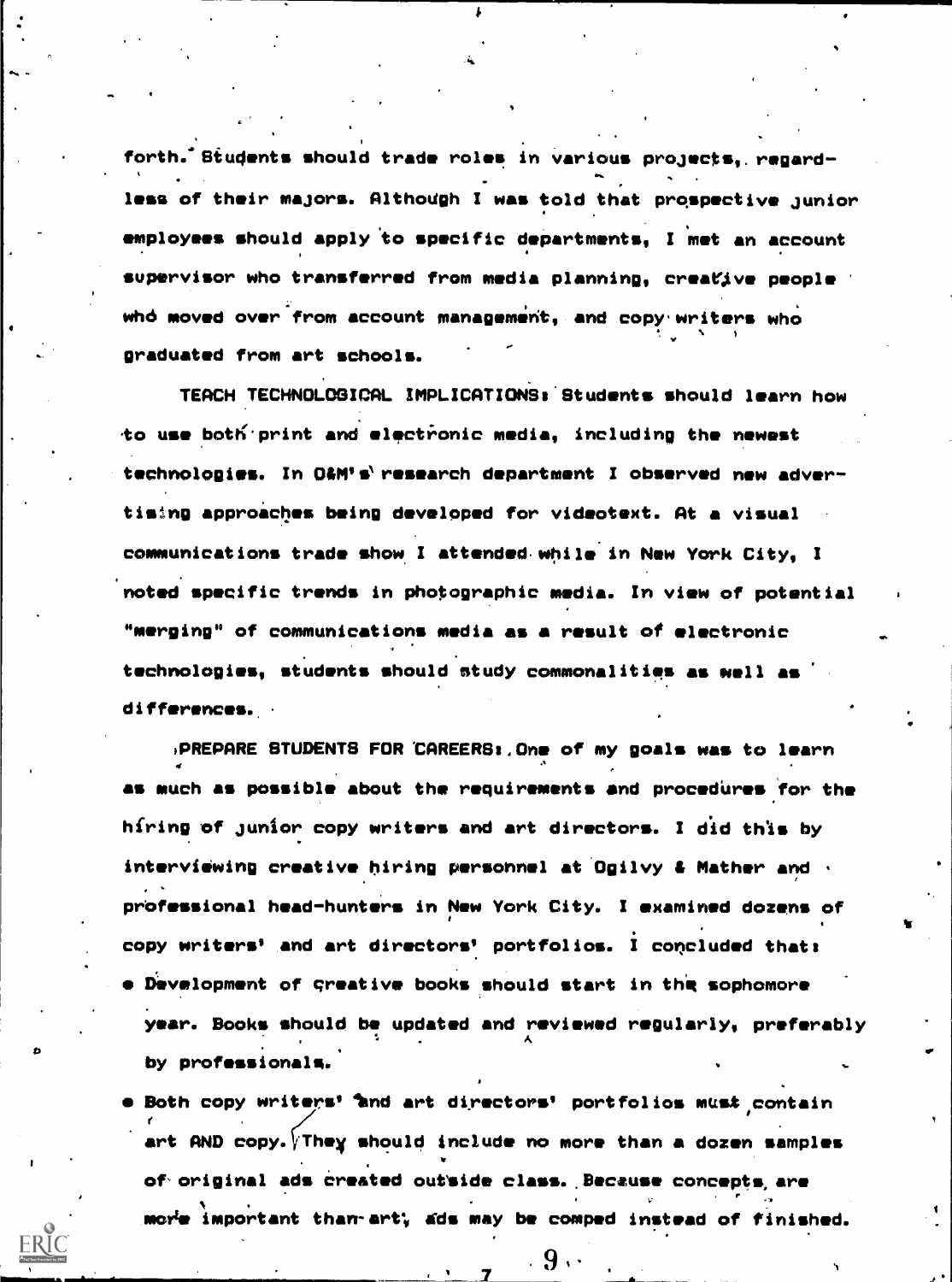New graduates and prospective interns should, not'approach agencies to request interviews without'first studying the agencies' accounts.

If the school cannot arrange for a course or a particular faculty member to prepare creative students for job-hunting, perhaps a club can. Newhouse now has an organization whose goals are to advise students on developing their portfolios, invite professionals to review portfolios, and contact recruiters on behalf of graduating, seniors. I am co-adviser to, The Creative Club, which, mas started last year by a, faculty member who is Newhouse's .1984 participant in the Visiting Professor Program.

#### ROLES OF THE PROFESSORIAL INTERN.

'The Visiting Professor is far more than an observer. He or she also plays roles ofs

 $I = \frac{1}{2}$ 

1%.

s over the set of the set of the set of the set of the set of the set of the set of the set of the set of the <br>Set of the set of the set of the set of the set of the set of the set of the set of the set of the set of the

piPLOMATs Jock Elliott, Ogilvy & Mather's chairman emeritus, is the Man who, in an interview in Ad Age in 1982, said, "I think  $\blacksquare$ [college advertising education] is a complete waste of time ... it's tragic that people should spend time in college on adver-P<sub>ro</sub> en la p tising or marketing ... that's their last opportunity to broaden their•horizons. They've got the rest of their lives'to study their careers, to'study advertising ...."

When I interviewed Jock Elliott, he was somewhat more positive. He admitted that advertising courses can help students break:in, but he warned that there'aren't many jobs. He emphasized the importance of writing and editing skills. His Ad  $\dot{\mathsf{H}}$ ge quote was my opportunity to argue that the typical Bachelor's program includes three years of liberal arts and one of professional courses. Certainly writing is emphasized throughout.

10

 $\bigg($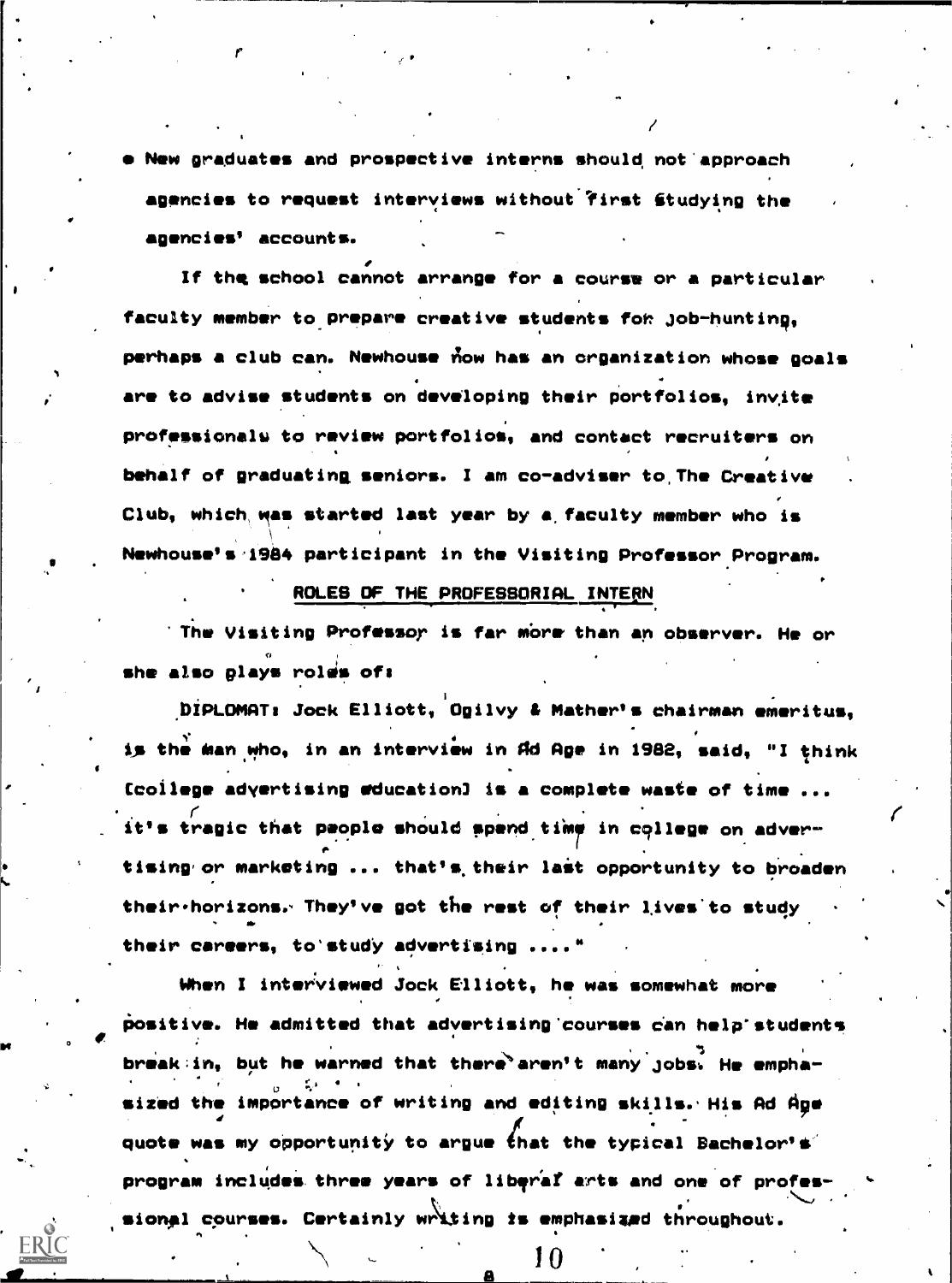REPRESENTATIVE: The professor is his or her own best example, not only'as a person, but as a professional educator. I think we all make assumptions about life on the "other side" of wherever we are, whether it De academic/professional, agency/client or whatever. One assumption about education is that someone who is teaching a subject like advertising must be washed up as a professional.

The truth is, there is no "other.side." We're really sharing' knowledge, and have been all along. That's the purpose of the exchanges that can result from an internship, e.g. professionals visiting classrooms, and educators promoting their programs and  $\bullet$  - 411  $\bullet$  411  $\bullet$  411  $\bullet$  411  $\bullet$  411  $\bullet$  411  $\bullet$  411  $\bullet$  411  $\bullet$  411  $\bullet$  411  $\bullet$  411  $\bullet$  411  $\bullet$  411  $\bullet$  411  $\bullet$  411  $\bullet$  411  $\bullet$  411  $\bullet$  411  $\bullet$  411  $\bullet$  411  $\bullet$  411  $\bullet$  411  $\bullet$  411  $\bullet$  411  $\bullet$ graduates to potential employers.

NETWORK BUILDER: The internship is an opportunity to build contacts in the school's job network. I contacted Syracuse University alumni at Ogilvy & Mather and attended a Newhouse School alumni reneption in Manhattan. I asked agency hiring personnel and professional head-hunters where they look for bright young people. One of Ogilvy & Mather's sources for creative juniors is the University of'Texas at Austin. Now the NewhoUse School has . invited Dr. Leonard Ruben of UT to teach in Syracuse during fal. semester. Recruiters are most willing to visit new schools, if only they are asked.

## DEVELOPING THE INTERNSHIP CONCEPT

Many of the Ogilvy people seemed to think that my experience would convert me to the idea of joining an agency. Obviously it <sup>4</sup> , .t )  $\epsilon$ did not; my occupational interests are academic. However, it did convert me to the concept of AAF's Visiting Professor Program.

 $11$  . One of the set of  $\sim$